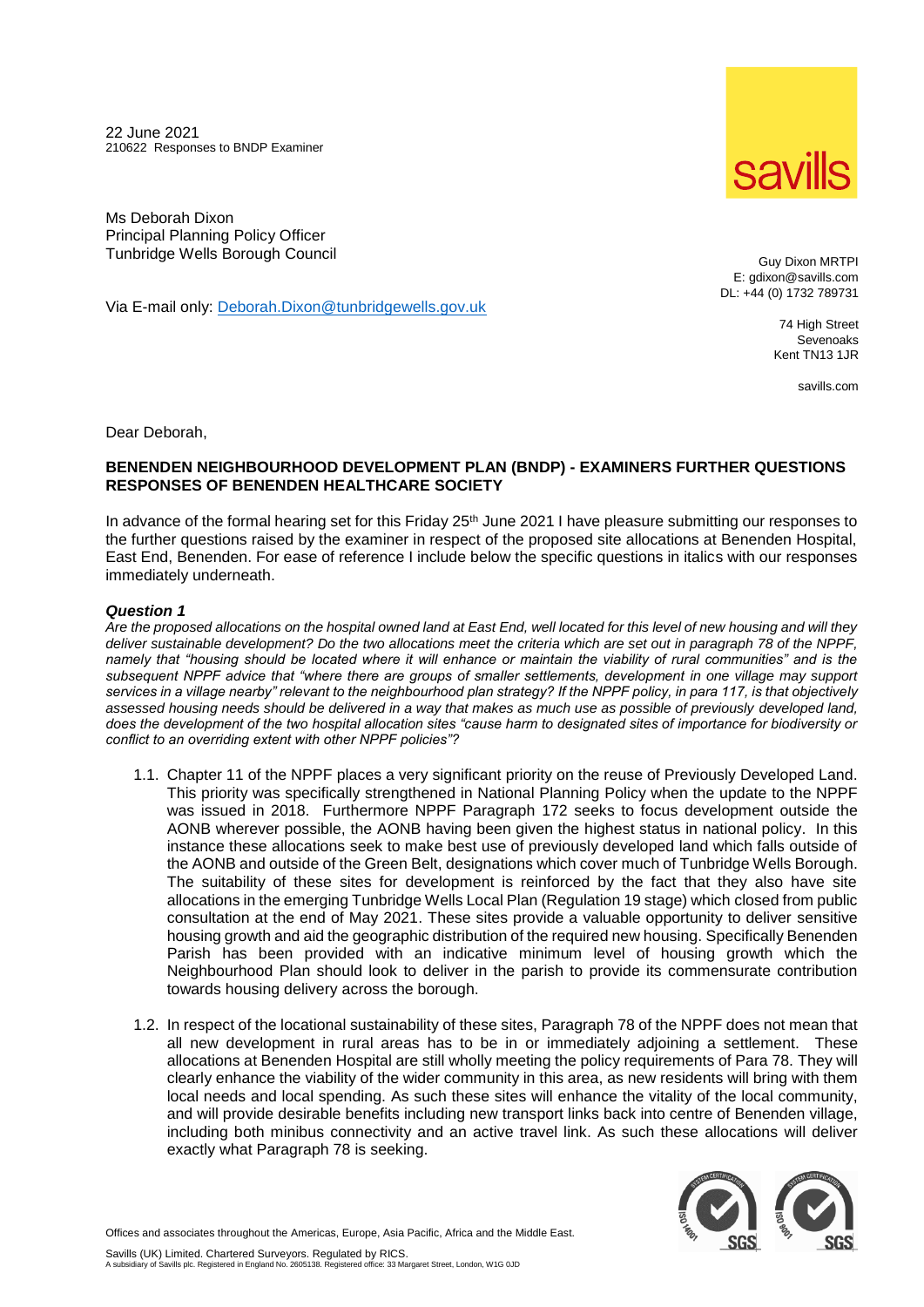

- 1.3. The BNDP Group have undertaken a thorough assessment of available housing sites within the parish and recognised the opportunity provided by the vacant brownfield/PDL land at the hospital. Clearly housing growth in the hamlet of East End will still be reliant on facilities and services in Benenden village (Primary School, Shop, Post Office etc.) but also more widely on facilities and services available at Biddenden, Iden Green, Headcorn, Tenterden and Royal Tunbridge Wells.
- 1.4. The BNDP, in proposing these allocations, is responding to the opportunity for development in this local area to support services and facilities in these nearby settlements. It should also be noted that these sites are not virgin sites with no lawful status. SEQ contains a significant volume of built form associated with its lawful use as a hospital, and whilst now reductant due to significant investment in new buildings elsewhere on the hospital site, this lawful use still has the capacity to generate very significant activity and traffic movements. Furthermore the southern part of SEQ site already has an extant outline planning permission for 24 dwellings which includes the demolition of the Garland Wing. Condition 10 of the most up to date planning permission (17/000951/FULL, following a Section 73 Minor Material Amendment of the original planning permission 12/03130/EIAMJ) provides a firm timescale for reserved matters to be submitted by 30<sup>th</sup> May 2026. As such not only is this a brownfield site but the principle of redevelopment has already been established on a significant portion of the site. Accordingly the site allocation on SEQ is seeking to expand the development site area to the north up to Goddards Green Road, to take account of further redundant hospital buildings, notably Peek Lodge, which provide additional previously developed land which is now also available for redevelopment.
- 1.5. Collectively these two site allocations provide the opportunity to create a new focus at the hamlet of East End. The unique opportunity here is to provide residential development in close proximity to two major employment generators, one of which is the hospital, which has been the subject of very recent significant recent expenditure and the other Benenden School (a leading independent girls school). These allocations present a real opportunity for staff employed locally to live closer to their place of work. It is also an opportunity for additional investment into local infrastructure to enhance connectivity with nearby settlements and for an injection of funding towards wider public transport connectivity. Prior to the Coronavirus pandemic KCC were already trialling a new bus route which linking to Benenden Hospital and such routes can only become more viable with significant additional custom on the doorstep.
- 1.6. In terms of the respective sites' of importance for biodiversity, the Local Wildlife Site designation is a local designation covering a much larger area at East End all of which is within the ownership of the Society. These allocations present the opportunity for environmental enhancements and greater management of the LWS which falls outside of both the NEQ and SEQ development areas.
- 1.7. Savills has met Kent Wildlife Trust officers on site to discuss the LWS designation and the implications this may have on the end development scheme for SEQ in particular. The LWS is designated due to the presence in this local area of a rare fungi which, rather ironically, has flourished in the wider hospital grounds due to the regular management of the gardens and in particular the grass lawns. This active management, in combination with the soils and the aspect, seems to be ideal for these fungi to establish. As such the LWS area immediately south of Peek Lodge whilst being important enough to be included as part of the designation is by no means unique. Furthermore the KWT officer acknowledged on site that there is no statutory protection for a LWS and where these abut existing buildings there is little control over, for example, demolition works and the driving of machinery over these areas to facilitate such work.
- 1.8. As it stands there is a significant mature tree in the centre of the SEQ site immediately south of Peek Lodge which could be readily retained as part of a proposed housing layout for this site. Clearly a tree of this scale will have a very significant root protection area which will be fenced off during the construction phase of development, this in itself will provide firm protection to part of this location in any event. As such the percentage area of the LWS is modest when balanced again the long term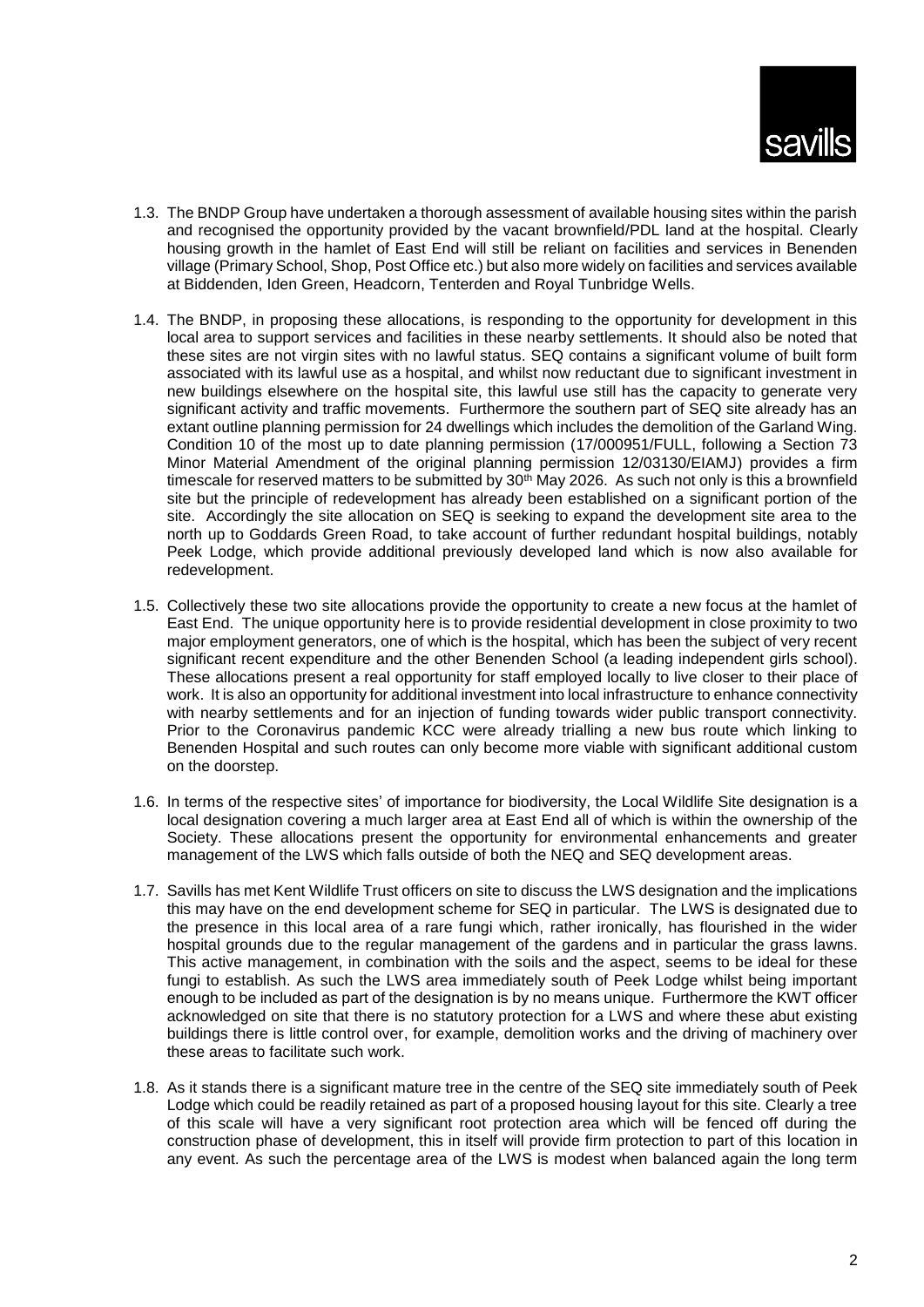

management of the wider LWS, and the social and economic benefits derived from delivering much needed housing.

1.9. Overall the control and ongoing management of the wider LWS away from the developed part of SEQ has the potential to provide guaranteed and specialist long management of the LWS and so add longevity to the presence of this rare fungi in this local area.

### *Question 2*

*Are the requirements that the social infrastructure needed to mitigate the impact of the development and enhance the sustainability of the location, for example, in terms of requiring a contribution to the provision of a community café/shop, sports facilities, community building and minibus links as well as the provision of an active travel link to Benenden village, as proposed in Policies SSP3 and SSP4, sufficient to meet the reasonable day to day needs of future, as well as existing residents, in this location? Is it appropriate that these facilities should be required, for a residential development of this scale, in this location and is it reasonable that they should be expected to be fully funded by the developer, rather than by a proportionate contribution?*

2.1. In this location the proposed allocations will clearly comprise sustainable development. The additional measures will in our view contribute further to locational sustainability of these sites. The travel links would enhance the locational sustainability of the location, and given the scale of development proposed they are sufficient to meet day to day needs of residents. It is considered that there is nothing inappropriate about the provision of a minibus and active travel link in this location.

### *Question 3*

*Is it appropriate that affordable housing should be provided on site in this location?*

3.1. Subject to viability the Society has no objection to the provision of affordable housing on site.

### *Question 4*

*Can I be satisfied that the two allocation sites at East End can accommodate the necessary quantum of proposed development without adversely impacting on the Local Wildlife Site?*

- 4.1. Further master planning work is still required to demonstrate the final quantum of development which is achievable on the two sites. However the SEQ site has been through a pre-application exchange with TWBC and KCC Highways officers and a high level masterplan has been refined based on their initial comments. This updated masterplan is appended to these responses for the examiner's information (see **Appendix 1**).
- 4.2. Based on the net developable area of the SEQ site being 2.8 hectares (excluding the open land south of the Garland Wing and excluding Windmill Cottage) this provides 46 new dwellings which equates to a modest density of 16.4 dwellings per hectare. This demonstrates that the allocated quantum (22 dwellings in addition to the 24 dwellings which already benefit from the extant outline planning permission) is readily achievable across the SEQ site and that there is sufficient flexibility in terms of the overall density to focus development away from the LWS areas which are most sensitive.
- 4.3. The proposed developable area on the NEQ site only encroaches into the LWS designation on the north west corner. The area of the site allocation which falls outside of the LWS designation is 1.66ha. This site is partly occupied by a series of very low density semi-detached 1950's properties of limited quality, totalling 18 dwellings in all. Policy SSP4 seeks the provision of an additional 22-25 dwellings at NEQ. 18 existing dwellings plus 22 proposed dwellings makes 40 dwellings in total on this site, which equates to a density of 24 dwellings per hectare on the area of the site which is outside of the LWS. As such this is again a very achievable density and provides sufficient flexibility on land outside of the LWS.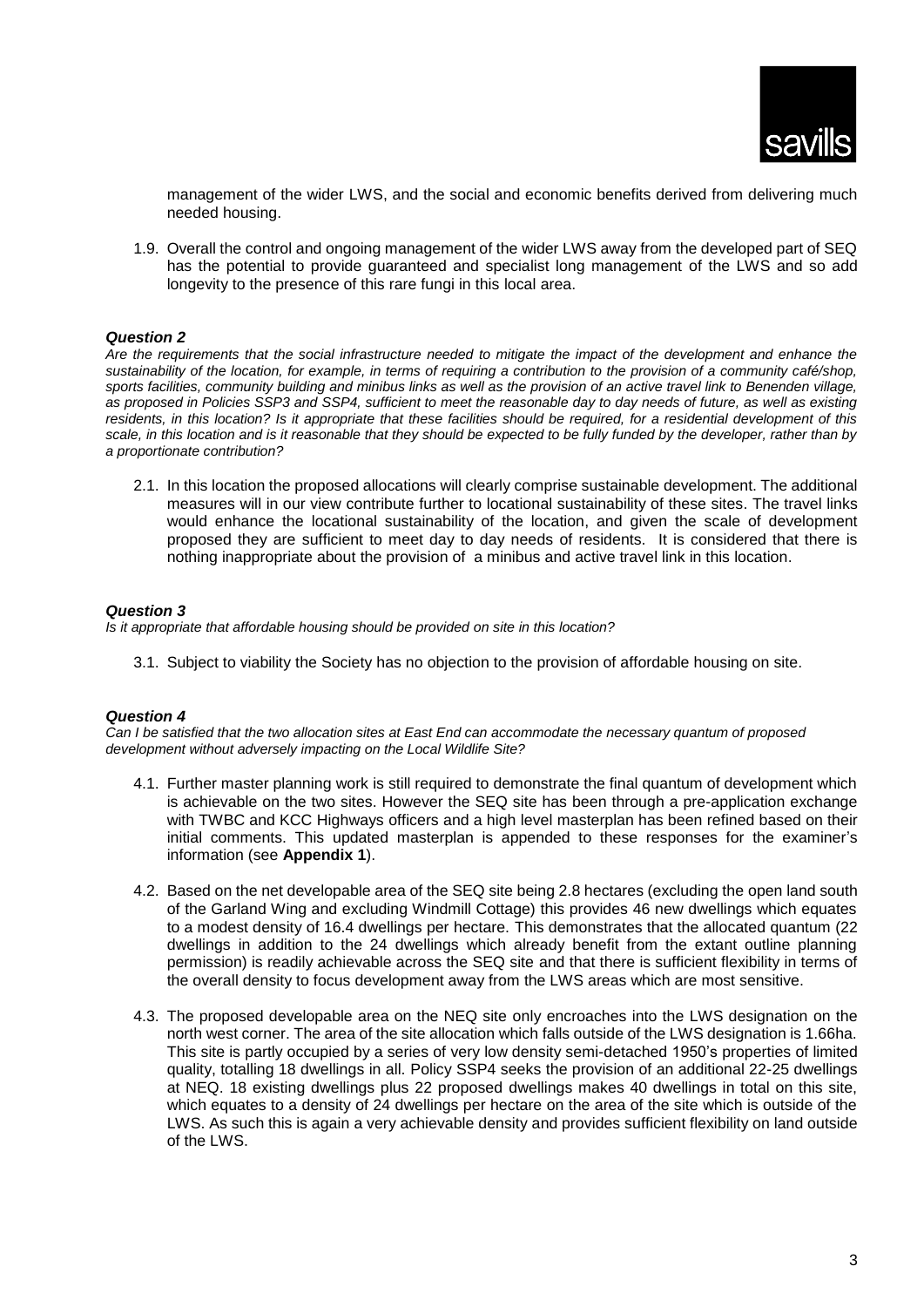



4.4. A site plan produced on Promap which corroborates these area measurements for both NEQ and SEQ can be seen below.

# *Question 5*

*Will the residential development proposed on the two sites, individually or collectively, have an adverse impact on the adjacent AONB and, if it does, specifically in what ways will that harm be manifested, having regard to the existing levels of development, currently on site, or as already permitted?*

5.1. In response to this question landscape consultants Huskisson Brown Associates (HBA) have been commissioned to prepare an update to the LVIA work they undertook previously for the EIA as part of the wider hybrid planning application for the hospital development which granted outline planning permission for the 24 dwellings on the SEQ site. Their report and appendices are appended to this response (see **Appendix 2**). This focuses on the SEQ site which is allocated under policy SSP3 as this is closest to the AONB boundary and therefore the part of the site which is likely to have the greatest impact on the setting of the AONB.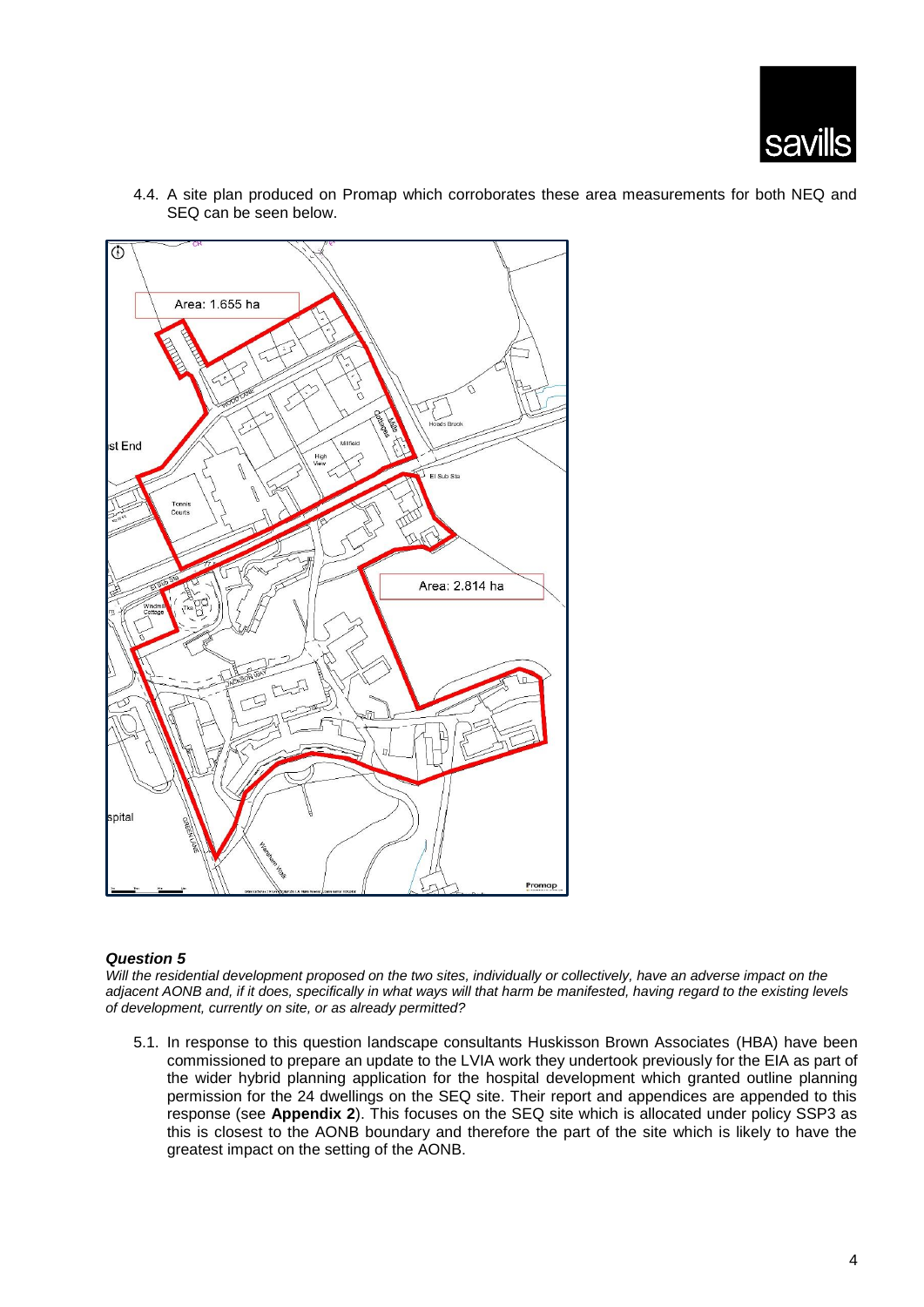

- 5.2. The HBA report notes in particular (at para 3.22) that the landscape condition of the South East Quadrant site can only be regarded as overall 'poor' as it is largely comprised of redundant buildings, with extensive concrete roads and hardstandings. Whilst it is noted that the Old Garland Wing forms a locally striking crescent shape building in an attractive setting, the balance of the buildings are of little aesthetic appeal and many are in a poor state of repair. Overall the SEQ site has a disiointed appearance reflecting its seemingly haphazard development over a long time.
- 5.3. At para 3.33 the landscape of the site is assessed to be of medium landscape value but it lies largely surrounded by a landscape that is generally highly valued and designated as an AONB. It is noted at Para 5.7 that the proposal would be read in the context of built form on the north side of Goddards Green Road and with the balance of the hospital site west of Green Lane. As such it would not introduce development into the landscape where none already exists, neither would built from be more widespread across the site. The new built from would likely to be softer than the harsh forms of some of the flat topped institutional buildings currently present on site. It is further considered that the proposed redevelopment would be in scale and in character with its current setting and would not materially alter the balance of built from in the wider landscape.
- 5.4. Overall (para 5.9) the report notes that redevelopment should represent an improvement compared to the present situation in terms of the appropriateness of built form, set in a managed landscape framework, parts of which already exist in a mature form.

Paragraph 5.16 assesses, using GLVIA3, that a low change magnitude of landscape effect in a landscape of medium low landscape sensitivity would give rise to an Importance of Effect, that would be a *slight adverse* at Day 1 (i.e. the proposal would cause a perceptible but small deterioration in the landscape resource.)However it is then concluded at paragraph 5.18 that given the context of the site and its existing built form, it would be a disappointment if a beneficial effect is not ultimately achieved over time. In particular the likely adverse visual effects (Para 5.32) will reduce over time as planting becomes established so that by Year 10, effects should be neutral or beneficial.

- 5.5. The final conclusions reached are as follows:
	- **Importance of Landscape effect** slight adverse, however the objective should be to deliver a proposal that could become at least neutral, if not beneficial, in terms of how it embeds in the High Weald landscape. Given the context of the site and its existing built form, it would be a disappointment if a beneficial effect is not achieved.
	- **Visual effects** moderate adverse at Day 1, however in time beneficial effects should accrue.

### *Question 6*

Will the net increase in the number of homes on the two East End allocation sites, beyond those already committed, have *a significant impact on the transport network, either in terms of capacity and congestion or highway safety and if it does, can these be cost-effectively mitigated?* 

*In particular, will the allocation of the two sites via Policies SSP 3 and SSP4 have a severe impact on key junctions in the neighbouring Biddenden Parish specifically at Castletons Oak Crossroads and at Woolpack Corner?*

- 6.1. There is no technical highways evidence submitted (including from KCC) to support the assertion that development of these sites would amount to severe harm on the highways network or unacceptable impacts on highways safety, as noted at paragraph 109 of the NPPF. Further assessment of this is matter for the detailed Transport Assessment at the planning application stage, but there is no suggestion that there is an in principle issue which is incapable of mitigation.
- 6.2. Appended to our responses to the examiners initial queries we provided the copies of Kent County Council Highways pre-application response to the initial proposals for the SEQ site. Whilst they do raise a requirement for wider analysis within the Transport Assessment accompanying any future